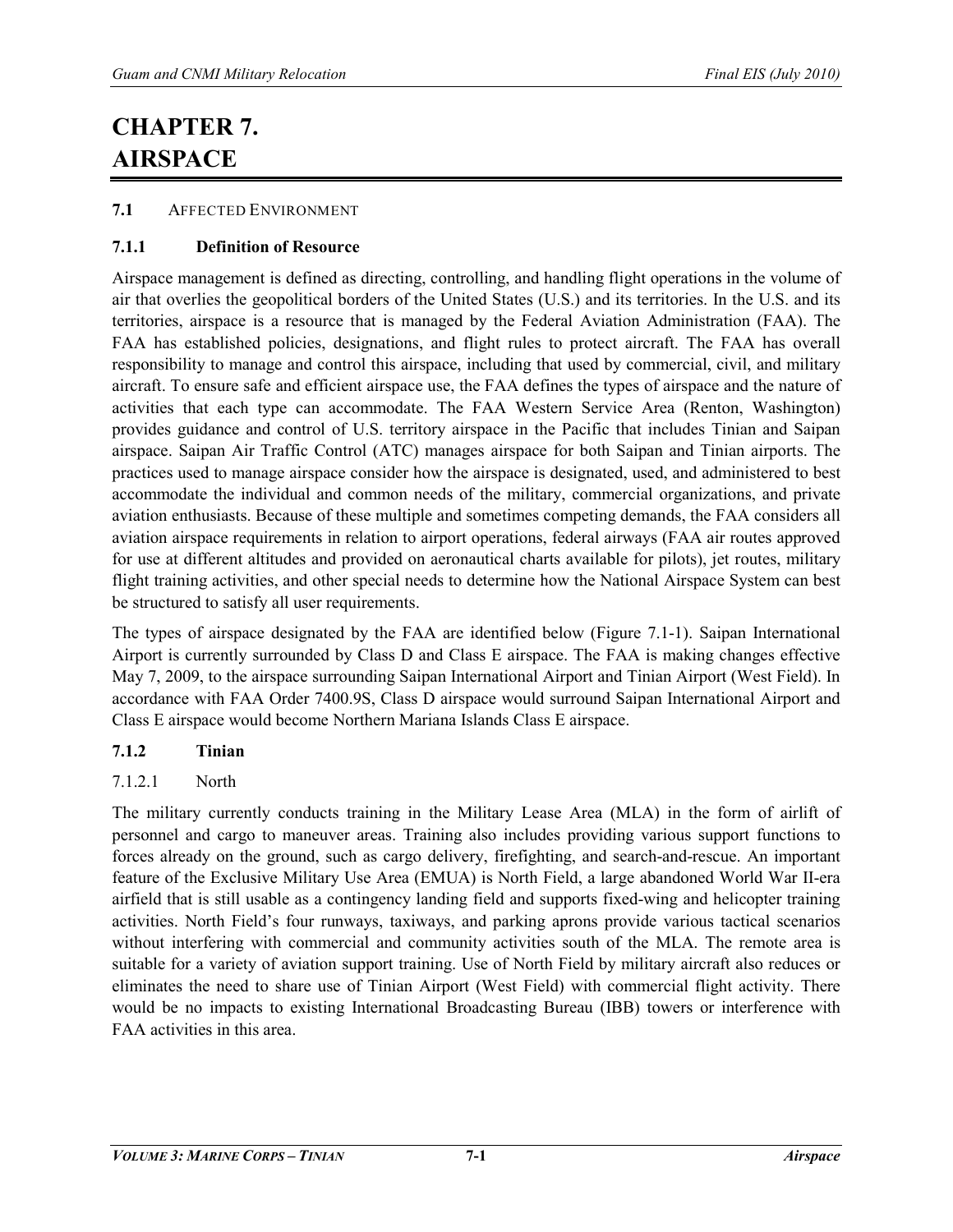

#### **Figure 7.1-1. FAA Airspace Classifications**

*Legend:* IFR= Instrument Flight Rule; VFR= Visual Flight Rule; NA= Not Applicable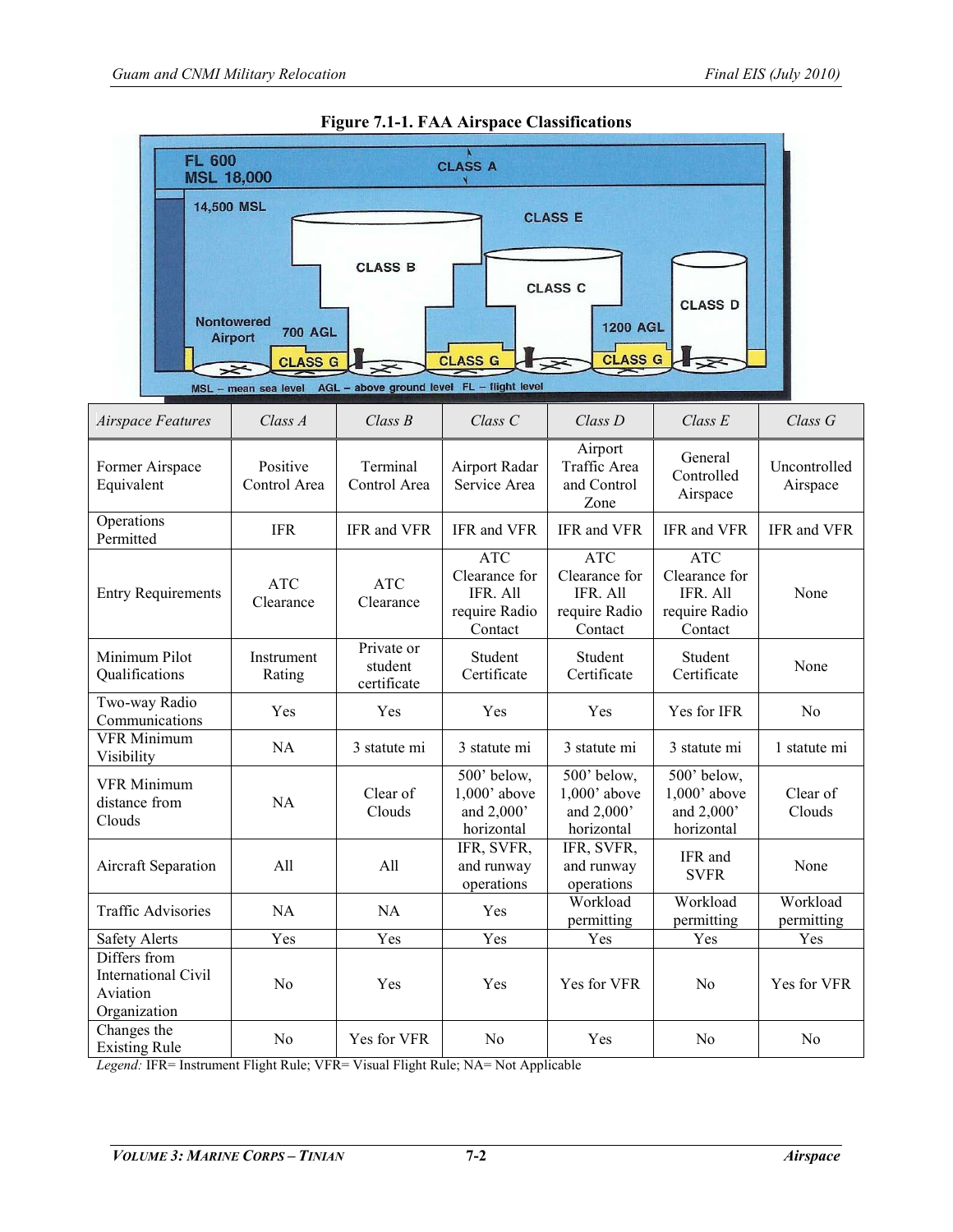## 7.1.2.2 South

All commercial flights fly into Tinian Airport (West Field). The airport has one asphalt runway that is 8,600 feet (ft) (2,621 meters [m]) by 150 ft (45.7 m). The airport is equipped with a navigational light system, but has no control tower or additional navigational aids. The FAA at Saipan International Airport conducts air traffic control for flights in and out of Tinian Airport. Daily activity consists of commuter flights connecting Tinian with Saipan, Rota, and Guam. Currently Tinian Airport (West Field) averages 67 flight operations a day, (62 air taxi, and 5 general aviation flights). There are four single-engine aircraft and two multi-engine aircraft based at the airport. The closest airport with instrument approaches is Saipan International Airport located 11 nautical miles (nm) (20.5 kilometers [km]) northeast of Tinian Airport (West Field) (Flightaware 2009). There are three published approaches to Tinian Airport (West Field) (Skyvector 2009). There is an average of 108 aircraft operations a day at Saipan International Airport (AirNav 2009).

## **7.1.3 Other**

## 7.1.3.1 Military Air Traffic on Farallon de Medinilla

R-7201 is a restricted airspace with a 3 nm (5.6 km) radius surrounding Military Air Traffic on Farallon de Medinilla (FDM), although the published Notice to Airmen (NOTAM) usually advises that a 10 nm (18.6 km) radius is to be observed. The altitude limits of R-7201 span from surface to infinity and the airspace supports live-fire and inert training activities such as surface to ground and air to ground gunnery, bombing, and missile exercises, along with Fire Support and Precision Weapons delivery on the range.

## 7.1.3.2 Civilian Air Traffic on Farallon de Medinilla

There is no civilian use of airspace around FDM because it is a restricted area and available only to military traffic. NOTAMs usually advise of a 10 nm (18.6 km) radius around FDM to be used exclusively by the military.

## 7.2 ENVIRONMENTAL CONSEQUENCES

## **7.2.1 Approach to Analysis**

## 7.2.1.1 Methodology

Impacts on airspace use were assessed by evaluating the potential effects of the proposed training activities on the principal attributes of airspace use, as described in Section 7.1. Impact categories and how they were assessed for this project are as follows:

- Impacts on controlled and uncontrolled airspace were assessed by determining if the project would reduce the amount of navigable airspace by creating new or expanding existing Special Use Airspace (SUA) or by introducing temporary flight restrictions or presenting an obstruction to air navigation.
- Impacts on SUA were assessed by determining the project's requirement either for new SUA or for modifying existing SUA.
- Impacts on en route airways were assessed by determining if the project would lead to a change in a regular flight course or altitude or instrument procedures.
- Impacts on airports and airfields were assessed by determining if the project would restrict access to or affect the use of airports/airfields available for public use or if it would affect airfield/airport arrival and departure traffic flows.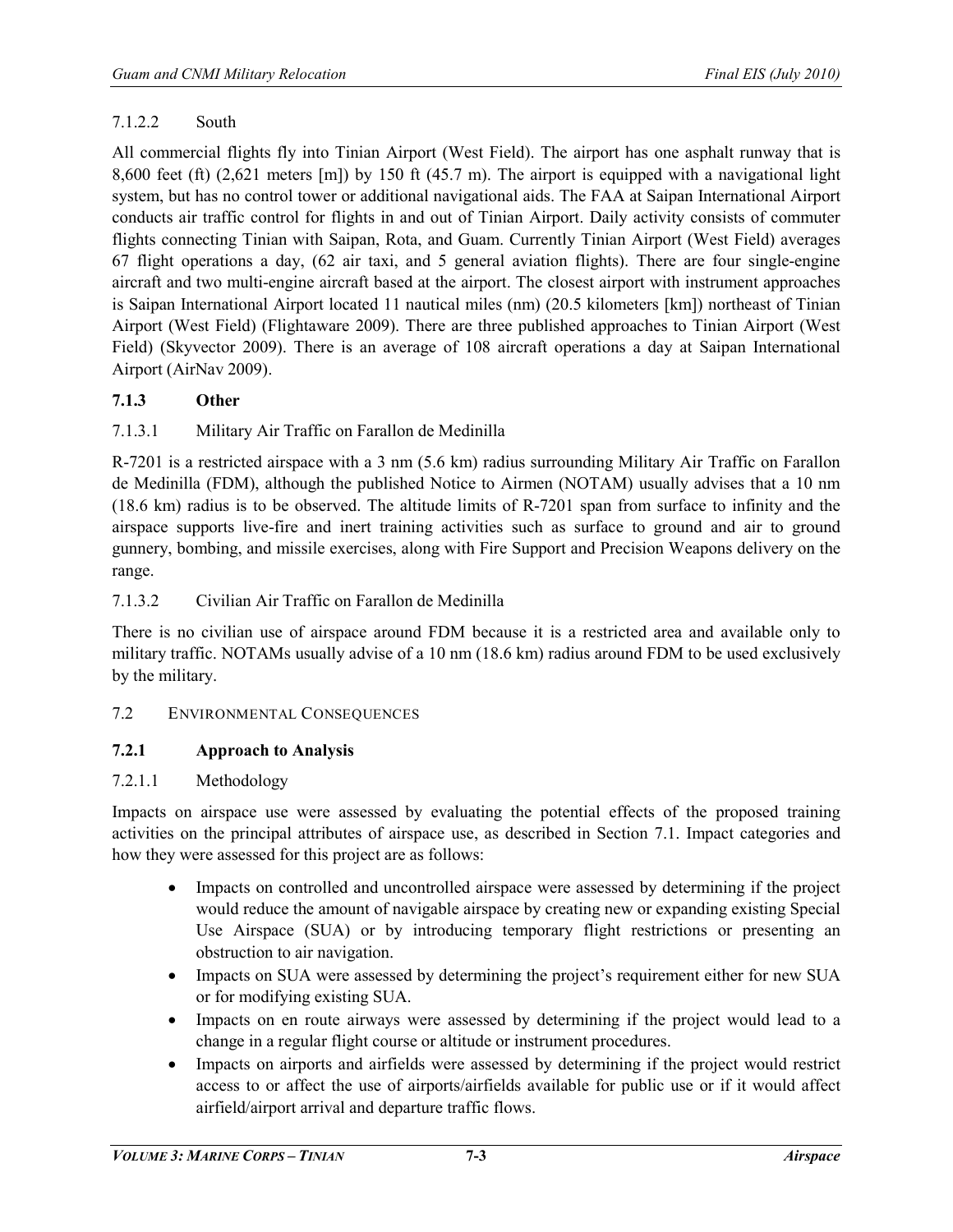Factors used to assess impacts on air traffic include consideration of an alternative's potential to result in an increase in the number of flights such that they could not be accommodated within established operational procedures and flight patterns; a requirement for airspace modification; or an increase in air traffic that might increase collision potential between military and nonparticipating civilian operations. A distinction between the impacts associated with construction and operation was not applicable to this impact evaluation, and therefore not made.

## 7.2.1.2 Determination of Significance

Based in part on FAA Order 7400.2E, *Procedures for Handling Airspace Matters*, an action is considered to have a significant airspace impact if it would result in any of the following:

- Reduce the amount of navigable airspace that would have adverse aeronautical impacts to non-participating users that could not be mitigated.
- Create an obstruction to air navigation.
- Assign new SUA (including Controlled Firing Areas, Restricted Areas, Warning Areas, and Military Operations Areas) or require the modification of existing SUA that would have adverse aeronautical impacts that could not be mitigated.
- Change an existing or planned instrument flight rule (IFR) minimum flight altitude, a published or special instrument procedure, or an IFR departure procedure or require a visual flight rule (VFR) operation to change from a regular flight course or altitude.
- Reduce public health and safety due to a change in aviation safety risk.
- Restrict access to or effects on the use of airports and airfields available for public use.
- Change commercial or private airfield or airport arrival and departure traffic flows.

## 7.2.1.3 Issues Identified during Public Scoping Process

There were no airspace issues for Tinian mentioned by the general public, including regulatory stakeholders, during the public scoping process. No new SUA would be developed involving Tinian or Saipan.

## **7.2.2 Alternative 1 (Preferred Alternative)**

## 7.2.2.1 Tinian

Under Alternative 1, existing SUA and other existing designated airspace would be used to conduct aircrew flight training and in periodic airlifts of Marines from Guam to Tinian for training evolutions. Airlifts would be conducted under VFR and also would not require SUA. Under this alternative, there would be no new SUA. Additional military aircraft operations would be within the capacity of existing air traffic control capabilities.

There would be no impacts to general aviation or commercial aviation from limitations of airspace use. Flights between Tinian Airport (West Field), Saipan International Airport, and other airfields would not change. Since none of the proposed firing training ranges would require SUA, there would be no need for any changes to existing approach or departure routes for Tinian Airport (West Field).

There would be no reduction in the amount of navigable airspace, or no assignment of new or modified SUA. Similarly, there would be no change to enroute airways or IFR procedures. There would also be no restrictions on access to and no effect on the use of airports or airfields available for public use, and there would be no effect on airport or airfield arrival and departure traffic flows. There would be no construction that could obstruct air navigation and no new air traffic that could affect aviation safety.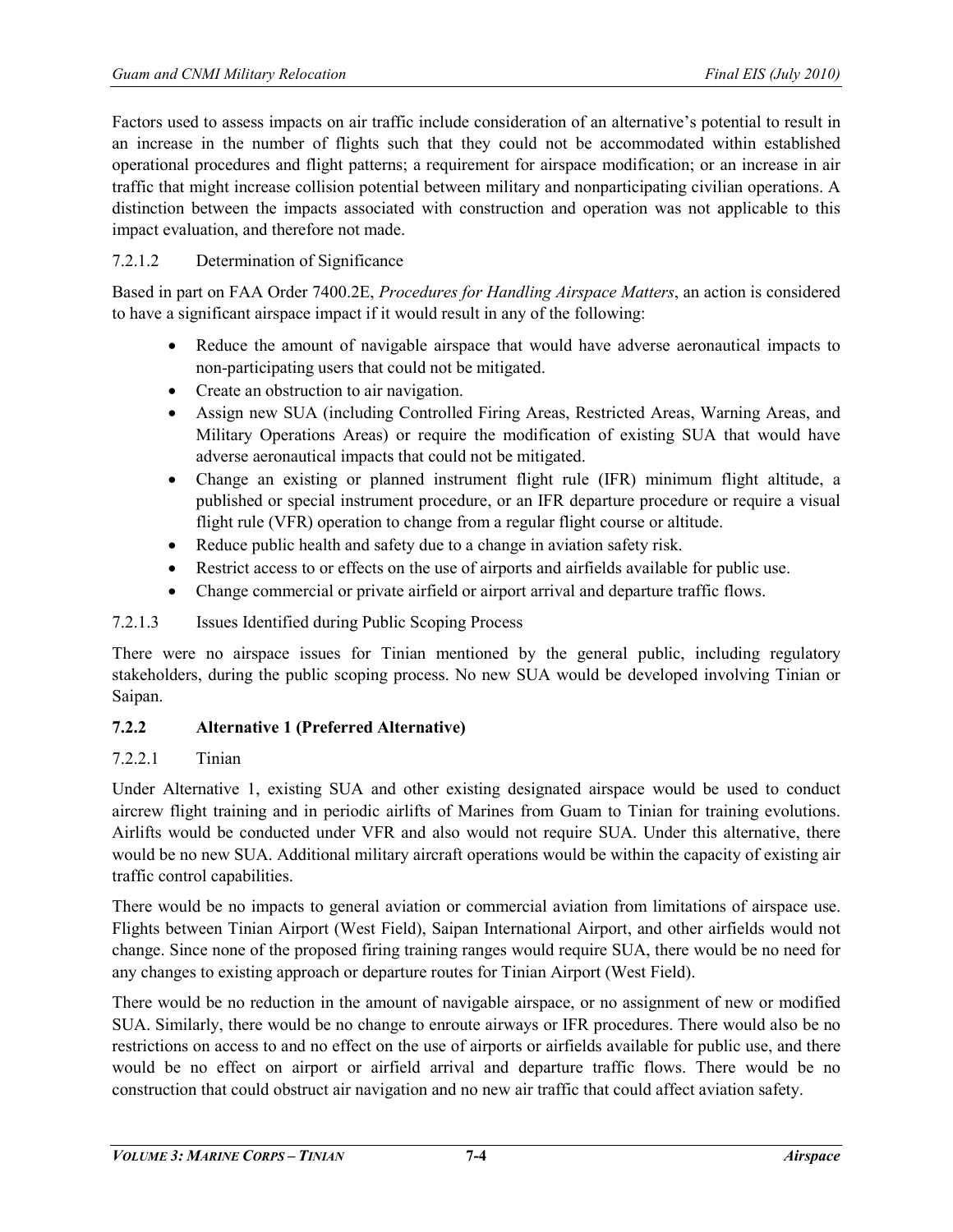Since there would be no restricted airspace or other SUA for activities on Tinian, there would be no impacts to approaches, departures, or traffic patterns for either Saipan International Airport or Tinian Airport (West Field). Airspace management procedures outlined in Section 2.4 would be implemented. Any hazardous air training activities would continue to be communicated to commercial airlines and general aviation by NOTAMs for SUA, published by the FAA. There would be no additional impacts on the FAA's capabilities, no expected decrease in aviation safety, and no adverse effect on commercial or general aviation activities. There would be no impacts to airspace resources.

7.2.2.2 Summary of Alternative 1 Impacts

Table 7.2-1 summarizes Alternative 1 impacts.

|  | Table 7.2-1. Summary of Alternative 1 Impacts |
|--|-----------------------------------------------|
|--|-----------------------------------------------|

| Area                                     | <i>Project Activities</i> | <i>Project Specific Impacts</i>    |
|------------------------------------------|---------------------------|------------------------------------|
| Tinian                                   | Construction              |                                    |
|                                          | <b>Operation</b>          | No impacts to airspace would occur |
| $I$ egend: $N \Lambda = N$ ot Annlicable |                           |                                    |

*Legend:* NA = Not Applicable

7.2.2.3 Alternative 1 Proposed Mitigation Measures

No mitigation measures would be required.

## **7.2.3 Alternative 2**

#### 7.2.3.1 Tinian

Airspace for training under this alternative would be the same as under Alternative 1.

7.2.3.2 Summary of Alternative 2 Impacts

Table 7.2-2 summarizes Alternative 2 impacts.

| Area   | <i>Project Activities</i> | <b>Project Specific Impacts</b>    |  |
|--------|---------------------------|------------------------------------|--|
| Tinian | Construction              | NΑ                                 |  |
|        | <b>Operation</b>          | No impacts to airspace would occur |  |
|        |                           |                                    |  |

*Legend:* NA = Not Applicable

## 7.2.3.3 Alternative 2 Proposed Mitigation Measures

No mitigation measures would be required.

## **7.2.4 Alternative 3**

7.2.4.1 Tinian

The impacts to airspace for the Alternative 3 would be the same as identified for Alternative 1.

7.2.4.2 Summary of Alternative 3 Impacts

Table 7.2-3 summarizes Alternative 3 impacts.

| Area       | <i>Project Activities</i> | <b>Project Specific Impacts</b>    |
|------------|---------------------------|------------------------------------|
| Tinian     | Construction              | NA                                 |
|            | <b>D</b> peration         | No impacts to airspace would occur |
| 1.711.77.1 |                           |                                    |

*Legend:* NA = Not Applicable